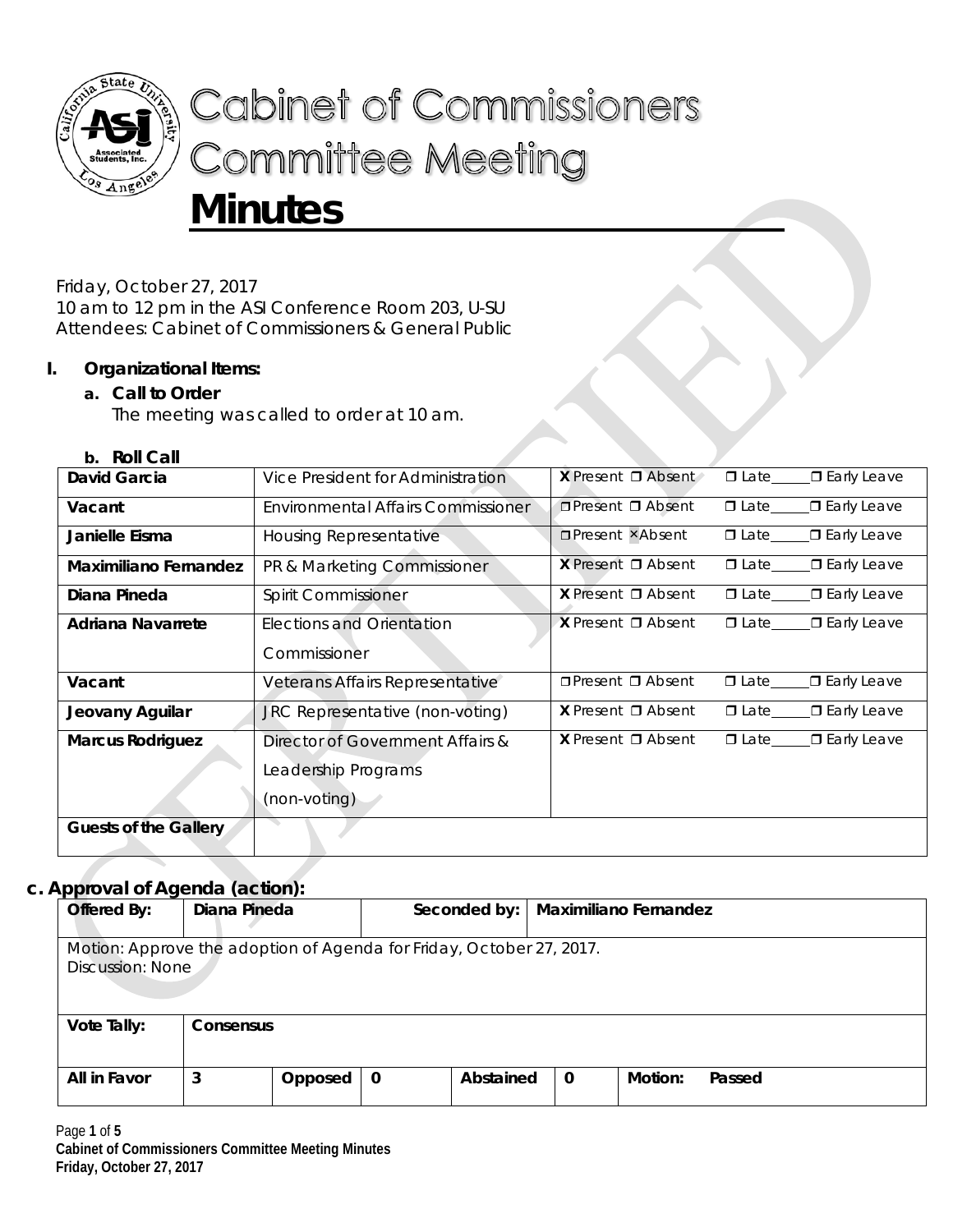## **II. Public Forum/Announcement:**

## **This time is allotted for members of the public or representatives to make announcements to the Cabinet members.**

Javier and Valerie, both candidates for the position for Environmental Affairs Commissioner to see the function of the COC. Also, Marcos Montes, VPEAA, is present as part of the public forum.

#### **III. Action Items**

- a. Policy 017 Review & Action: The cabinet will review recommended policy changes for the Cabinet of Commissioners Code of Procedure - Policy 017.
	- Edits to the roles and duties of the PR and Marketing Commissioner. Also, a change in the title, remove

"Marketing" from title. Marcus proposes to add "Outreach" to the title and change title to PR and Outreach

Commissioner. Adriana, Diana, and Maximiliano agree with Marcus' proposal.

#### **Action Items (action):**

| Motion: Approval for all the recommended    |  |  |  |  |  |  |
|---------------------------------------------|--|--|--|--|--|--|
| edits for the PR and Marketing Commissioner |  |  |  |  |  |  |
| Code of Procedures                          |  |  |  |  |  |  |
| <b>Discussion: None</b>                     |  |  |  |  |  |  |
| Vote Tally:<br><b>Consensus</b>             |  |  |  |  |  |  |
|                                             |  |  |  |  |  |  |
|                                             |  |  |  |  |  |  |
|                                             |  |  |  |  |  |  |
|                                             |  |  |  |  |  |  |
|                                             |  |  |  |  |  |  |

#### **IV. Discussion Items**

- a. Projects/Events: The cabinet will discuss upcoming events, initiatives, and meetings planned for the Fall Semester.
	- **Diana talks about her upcoming event with the Cheer Squad, the Cheer Premier on Nov. 17; Adriana informed** the COC about the upcoming info sessions for ASI elections; Maximiliano informs about his next tabling dates to help promote Open Deliberation. In addition, David talks about the vent from the Veteran Resource Center on Nov. 9.
- b. Spring Proposals/Events/Initiatives: The cabinet will discuss proposals, initiatives, and events proposed for the Spring Semester.
	- Diana is currently attending meetings for the planning for Spirit Week during the Spring Semester.

Maximiliano is currently working on developing a new tabling schedule for Spring semester.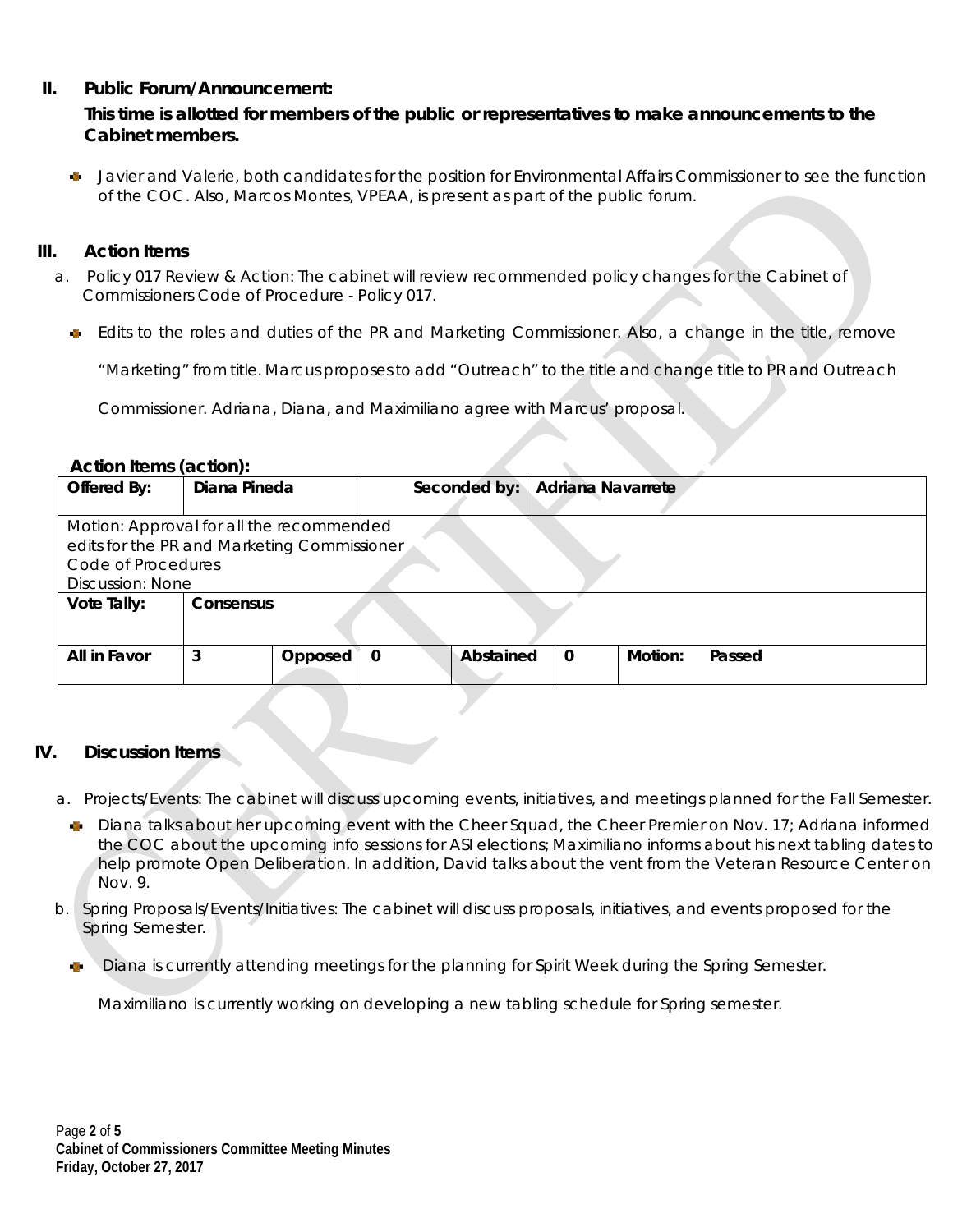# **V. Reports**

- a. Vice President for Administration David Garcia
	- David Garcia is working with Marcus Rodriguez to find the best course of action for A.S.I. in regard to the Environmental Affairs Committee and is looking forward to supporting the vision of the C.O.C. and goals of each member.
- b. Spirit Commissioner Diana Pineda
	- Diana Pineda reported that next semester she has the spirit week with athletics. They have only now been given the date is now a matter of getting the week and days aligned with our events. Upcoming event, Cheer premiere November 17th, 2018, the cheer girls will be preforming and debuting their new girls as all as providing traffic for both the male and female basketball game.
- c. PR & Marketing Commissioner Maximiliano Fernandez
	- Assisted in promoting Orientation Leader Information Session on ASI Social Media platforms. Last Thurs. October 26th, I met with the Taskforce for Increasing the Response Rate of Student Opinion Online Surveys on Instruction. Collaborated with ASI Marketing team to help promote Trick-or-Debt tabling. Assisted the College of HHS Reps with two classroom presentations for freshman students.
- d. Elections and Orientation Commissioner Adriana Navarrete
	- Future orientation for recently appointed ASI members and the info sessions.
- e. A.S.I. Staff Marcus Rodriguez
	- None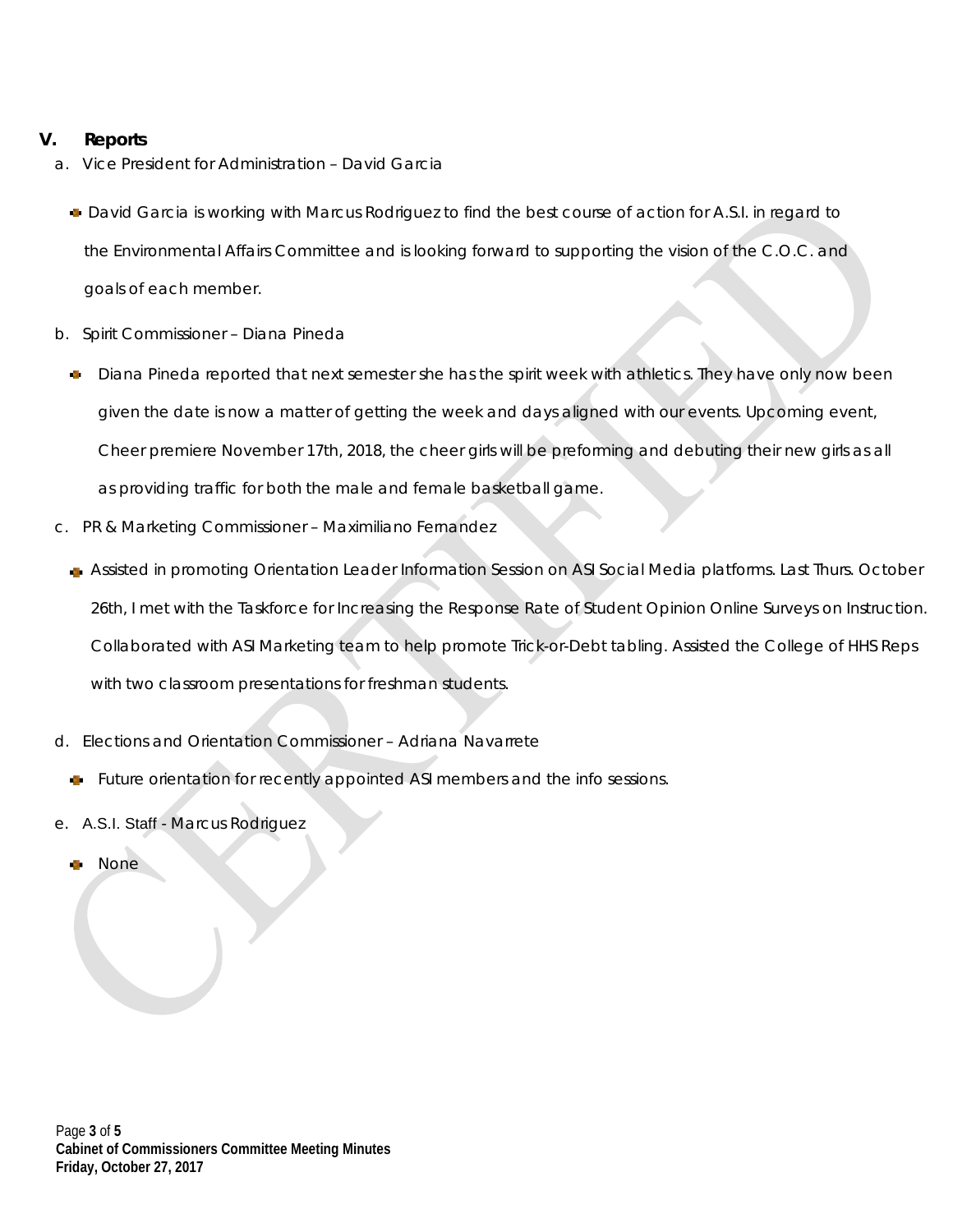# **VI. Adjournment**

| Offered By:                                | Diana Pineda |         |             | Seconded by: | Maximiliano Fernandez |                   |
|--------------------------------------------|--------------|---------|-------------|--------------|-----------------------|-------------------|
| Motion to adjourn the meeting at 11:53 am. |              |         |             |              |                       |                   |
|                                            |              |         |             |              |                       |                   |
| Vote Tally:                                | Consensus    |         |             |              |                       |                   |
| All in Favor                               | 3            | Opposed | $\mathbf 0$ | Abstained    | $\mathbf 0$           | Motion:<br>passed |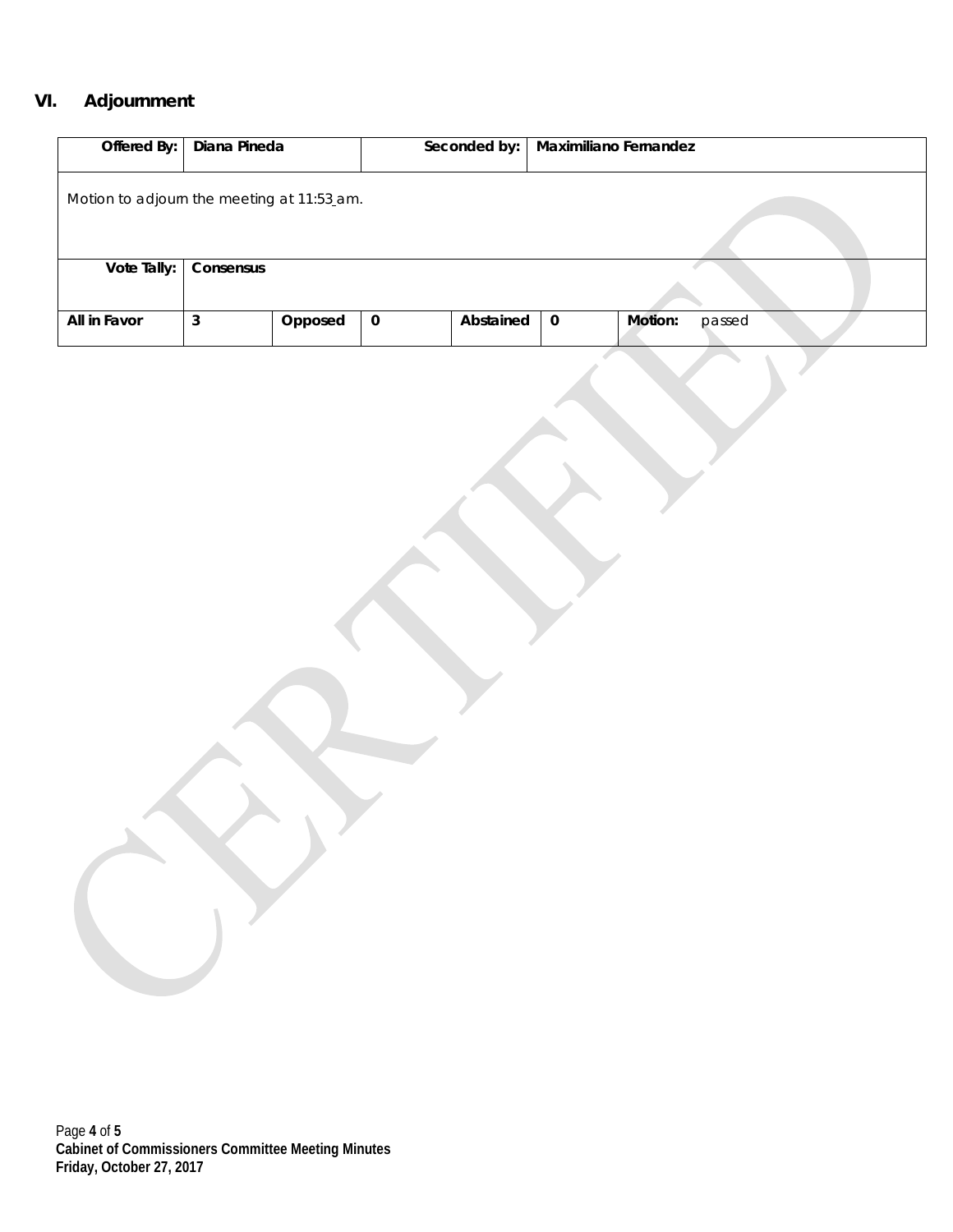# **CERTIFICATION**

Official Minutes taken for the **CABINET OF COMMISSIONERS MEETING** of the Associated Students, Inc., Cal State L.A. held on Friday, October 27, 2017 in the A.S.I. Conference Room 203, U-SU. Approved by the A.S.I. Cabinet of Commissioners on: November 17, 2017.

Prepared by:

Maximiliano Fernandez Vice Chair

Confirmed by:

Jazmin Ortiz Secretary/Treasurer